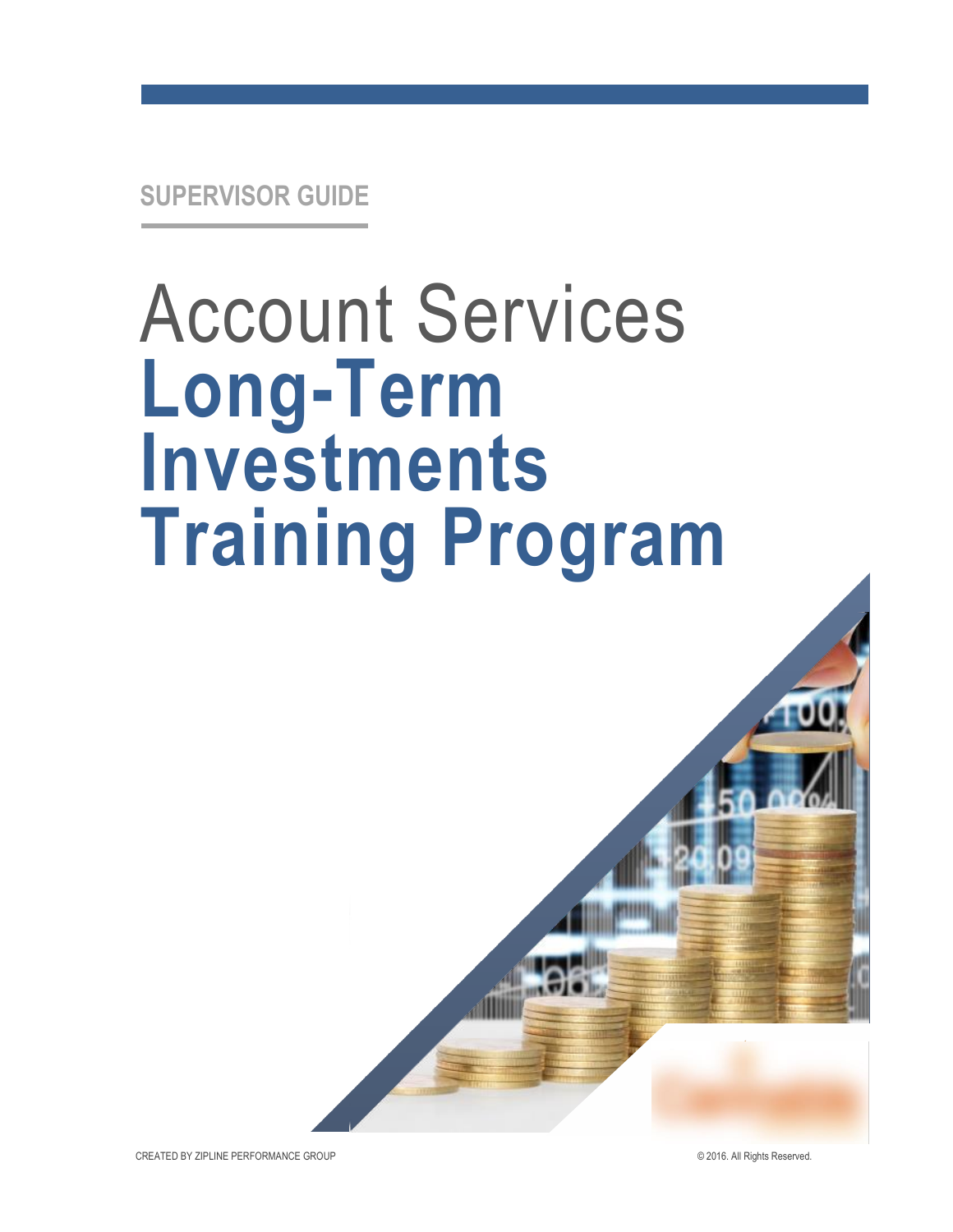## Module 3: Online Accounts

### Online Growth

Our online accounts are growing at an unprecedented rate. We're gaining new customers and accounts every day, leading to an increased demand on our online support staff.

In the last year, we have not only added new accounts online, but online accounts are becoming a larger portion of our overall longterm investments portfolio. Our customers rely on the speed and ease of being able to start investments and manage them online.

| 000 KIN                                   |       |
|-------------------------------------------|-------|
| <b>LONG-TERM INVESTMENTS MODULE 3</b>     |       |
| <b>Online Accounts</b>                    | سيليل |
| Online investments grew 23% last year:    |       |
| 35% of new accounts were online only      |       |
| 18% growth in support demand<br>۰         |       |
| 30% overall growth in online traffic<br>۰ |       |
| 4 new investment types                    |       |
|                                           |       |

## Understanding investors

Before your staff begins supporting customers online, you must understand why people choose to invest. For our customers, the most common reasons for investing are planning for retirement, family planning, preparing for college, and setting up a "rainy day" fund.

Understanding the goals of our customers helps ensure that you are ready to help them find the right long-term investment option for their needs.